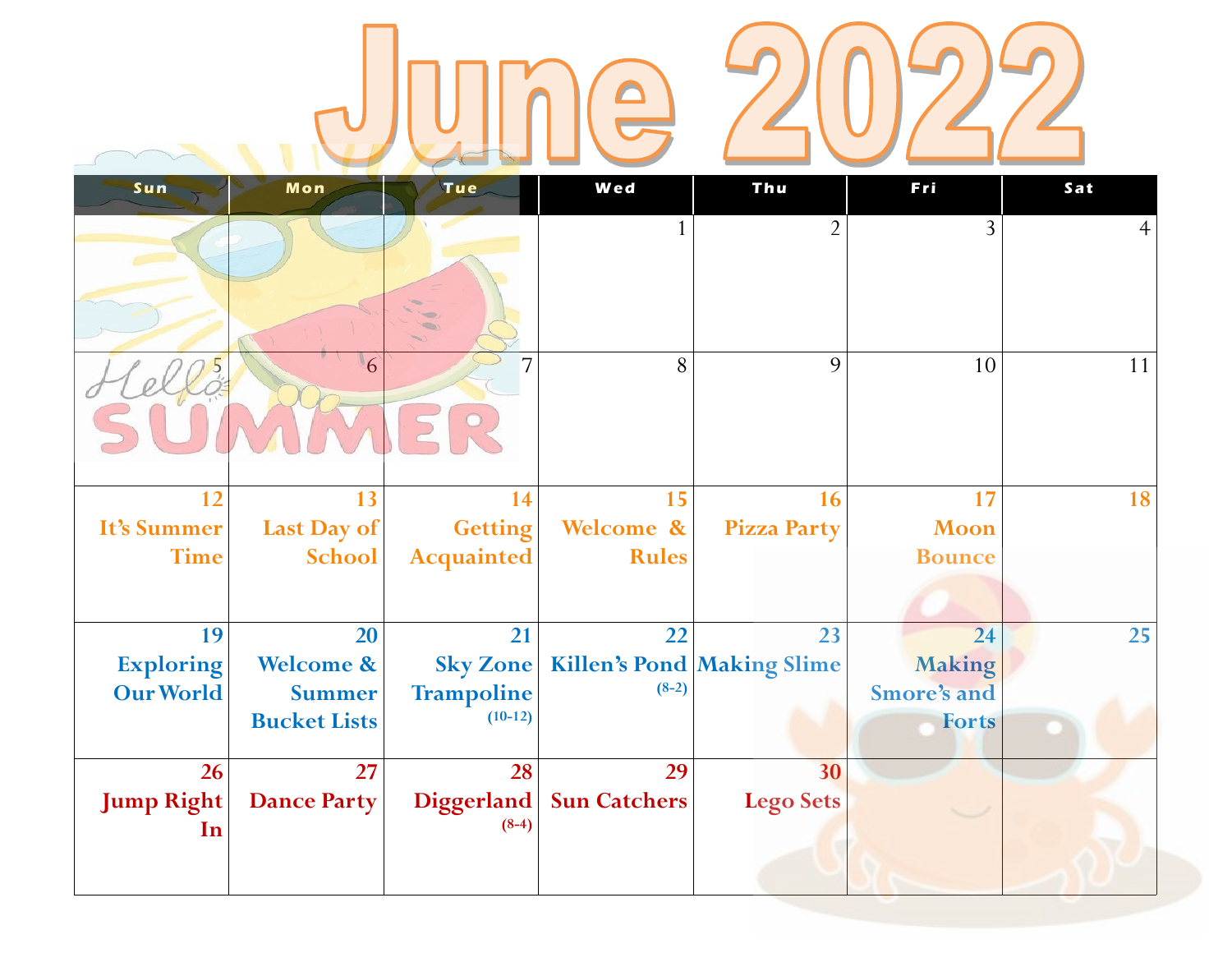## July 2022

| Sun                                    | Mon                                     | Tue                                           | Wed                                    | Thu                                     | Fri                                  | Sat     |  |
|----------------------------------------|-----------------------------------------|-----------------------------------------------|----------------------------------------|-----------------------------------------|--------------------------------------|---------|--|
|                                        |                                         |                                               |                                        |                                         | <b>Water Slide</b>                   | 2       |  |
|                                        | 4<br><b>MVP Week Center Closed</b>      | 5<br><b>Laser Dome</b><br>$(8-4)$             | 6<br><b>Minute to</b><br><b>Win It</b> | 7<br><b>Bowling</b><br>$(10-1)$         | 8<br><b>LELA</b><br><b>Field Day</b> | 9       |  |
| 10<br>Wet-N-Wild                       | 11<br><b>Water Relay</b>                | 12<br><b>Killen's Pond</b><br>$(8-3)$         | 13<br><b>Water</b><br><b>Works Day</b> | 14<br><b>Fun Flex</b><br><b>TBD</b>     | 15<br><b>Water Slide</b>             | 16      |  |
| 17<br><b>Our World</b>                 | 18<br><b>Our Solar</b><br><b>System</b> | 19<br>Franklin<br><b>Institute</b><br>$(8-4)$ | 20<br><b>Moon</b><br><b>Bounce</b>     | 21<br>Golfing<br>$(10-12)$              | 22<br><b>Movies and</b><br>Popcorn   | 23      |  |
| 24<br><b>Creative</b><br><b>Artist</b> | 25<br><b>Water Relay</b>                | 26<br><b>Tie Dye</b>                          | 27<br><b>Killen's Pond</b><br>$(8-3)$  | 28<br><b>Creation</b><br><b>Station</b> | 29<br><b>Water Slide</b>             | 30<br>O |  |